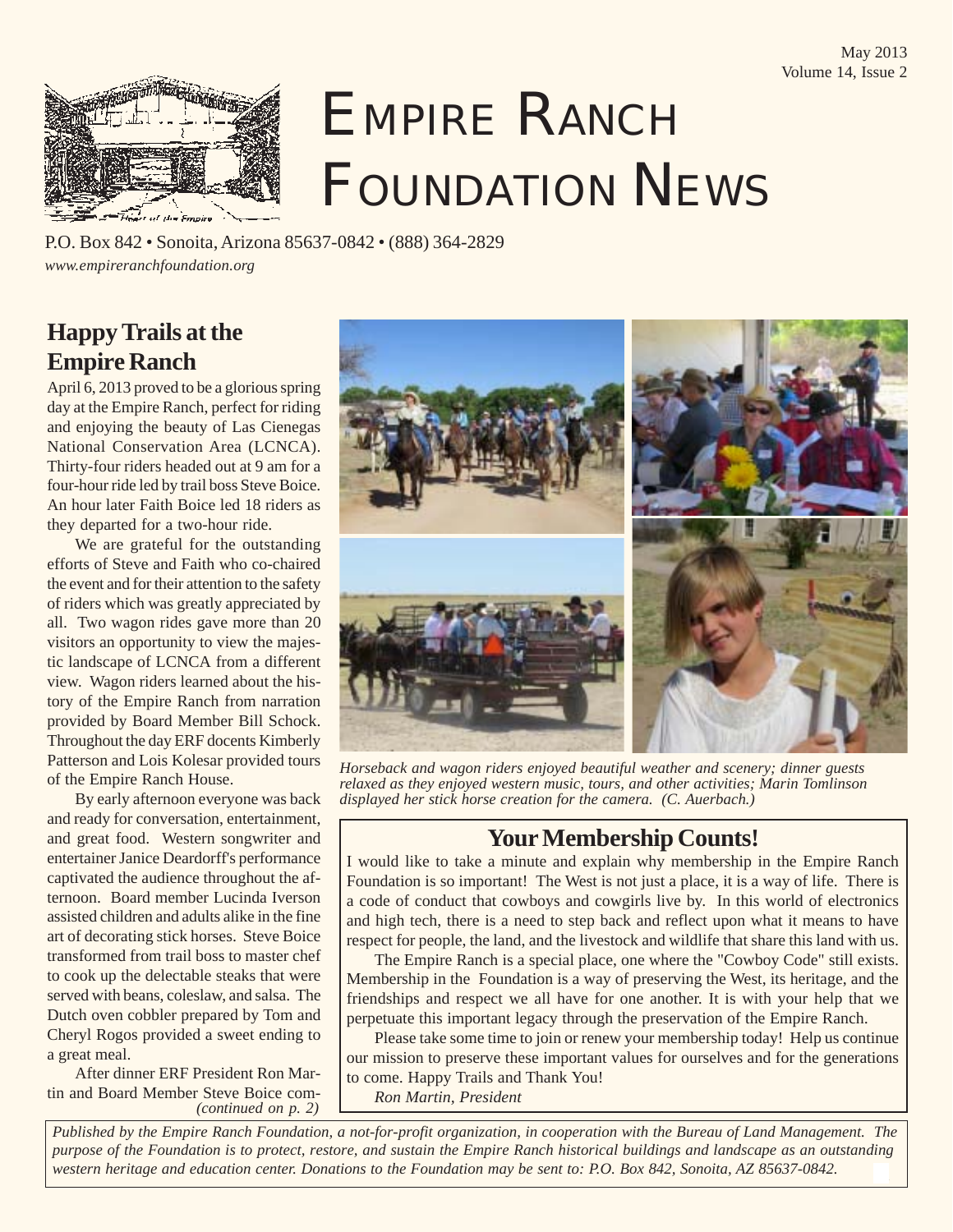#### **Trail Ride** *(cont'd from p. 1)*



*Trail Ride Dinner honoree Ian Tomlinson and wife Kristin; Trail Boss Faith Boice; rider John Sierra. (photos: C. Auerbach)*

mended Trail Ride Dinner Honoree Ian Tomlinson, whose cattle graze LCNCA, keeping the 137-year Empire ranching history alive. Ron presented Ian with a beautiful "Heart of the Foundation" plaque and ERF denim shirt, honoring him for his work with BLM biologists and land management specialists to preserve the lands through innovative grazing, water, and land use methods.

At the close of the dinner, Ron Martin, assisted by Ian and Kristin Tomlison's two daughters, Marin and Addison, drew names for the raffle prizes—including the top prize—a 50/50 split of the pot. The winner of the pot, Tim Manning, donated his winning back to the Foundation and received resounding applause!

Special thanks are due to so many who contributed to the success of the 2013 Trail Ride, including Classic Tents for providing the tents, tables, and chairs, Bandit Outfitters for providing horses and wagons, and to John Komrada who assisted in emceeing the event. Dozens of volunteers helped to set up, prepare the food, and assist with cleanup and take down. This event simply would not be possible without all the help of so many hard working volunteers. *Thank you!*

## **"Cowboy Life" Exhibit Awarded Matching Grant**

ERF has received a grant from the Arizona Humanities Council (AHC) to develop a Cowboy Life exhibit. The exhibit will highlight the Empire Ranch vaquero and cowboy traditions, methods of working with cattle, and daily lives, including social and family life.

The exhibit will be installed in the 1870s section of the ranch house where the cowboys bunked. It will officially open on February 8, 2014, at a Cowboy Life Family Fun Day at the Empire Ranch.

ERF is collaborating with the Patagonia Public Library to develop companion projects and events for a Smithsonian Journey Stories Exhibition, scheduled from January 4 to February 16, 2014, at the Patagonia Library.

The Cowboy Life Exhibit will tell the vaqueros' and cowboys' journey stories, including their migration to Arizona from Mexico and Texas, the transportation methods used during this journey, their motivations to move, as well as traditions which were carried from their homelands to the Empire Ranch.

The AHC grant provides \$10,000 for the exhibit. ERF will match this amount with in kind volunteer hours, ERF and BLM grant funds for education, and cash contributions from two private donors.



## **Empire 100 Western Art Show Continues Its Successful Tradition**

The 13th Annual Empire 100 Western Art Show & Sale at Northern Trust in Tucson was outstanding from start to finish. With the excitement of the opening night bell ringing signifying sales, to the successful close of the show in late February, this year's show drew a steady stream of visitors. At final tally, 23 pieces of art were sold at a value of \$33,955. A portion of each sale supports preservation efforts at the Empire Ranch.

Northern Trust perfectly orchestrated the Empire 100 show with the gracious help of its staff and ERF volunteers. Laura

#### **Departed Friend**



Fred Baker, a great friend of the Empire Ranch Foundation, died of complications from heart transplant surgery on April 10, 2013. Fred moved to the Sonoita area in the early 1960s when his father, Howard Baker, purchased a local ranch. After graduating from Claremont Men's College, Fred partnered with his father in owning and operating the Open Cross Ranch until he moved into the land and agricultural real estate business in the late 1970s.

Fred served on the Arizona Game and Fish Commission and worked closely with BLM staff to garner public support for and assist with the land exchanges that led to the creation of Las Cienegas National Conservation Area. He served on the ERF Board of Directors from 2006-2009, and chaired the bylaws and nominating committees. As a result of his leadership and patience the 1997 ERF bylaws were restated and approved by the membership in 2008.

After leaving the Board, Fred continued to help in many ways, including serving on ERF's Advisory Committee, participating in ERF's oral history program, and sharing his ranching expertise with ERF docents-in-training. We will greatly miss Fred's steadfast support and encouragement.

Davis, art show chair, thanked Northern Trust, and specifically Henry K. Boice (whose family heritage is a big part of the Empire Ranch history), and Frances M. Merryman, who has advocated for the show since its founding in 2000.

The Empire Ranch Foundation thanks esteemed artist John Solie for gracing the show as the Empire 100 Featured Artist. We look forward to seeing the works of Carol Swinney who was selected as the Featured Artist for the 2014 show. Information about next year's art show will be publicized in late summer, and posted to our website, *empireranchfoundation.org.*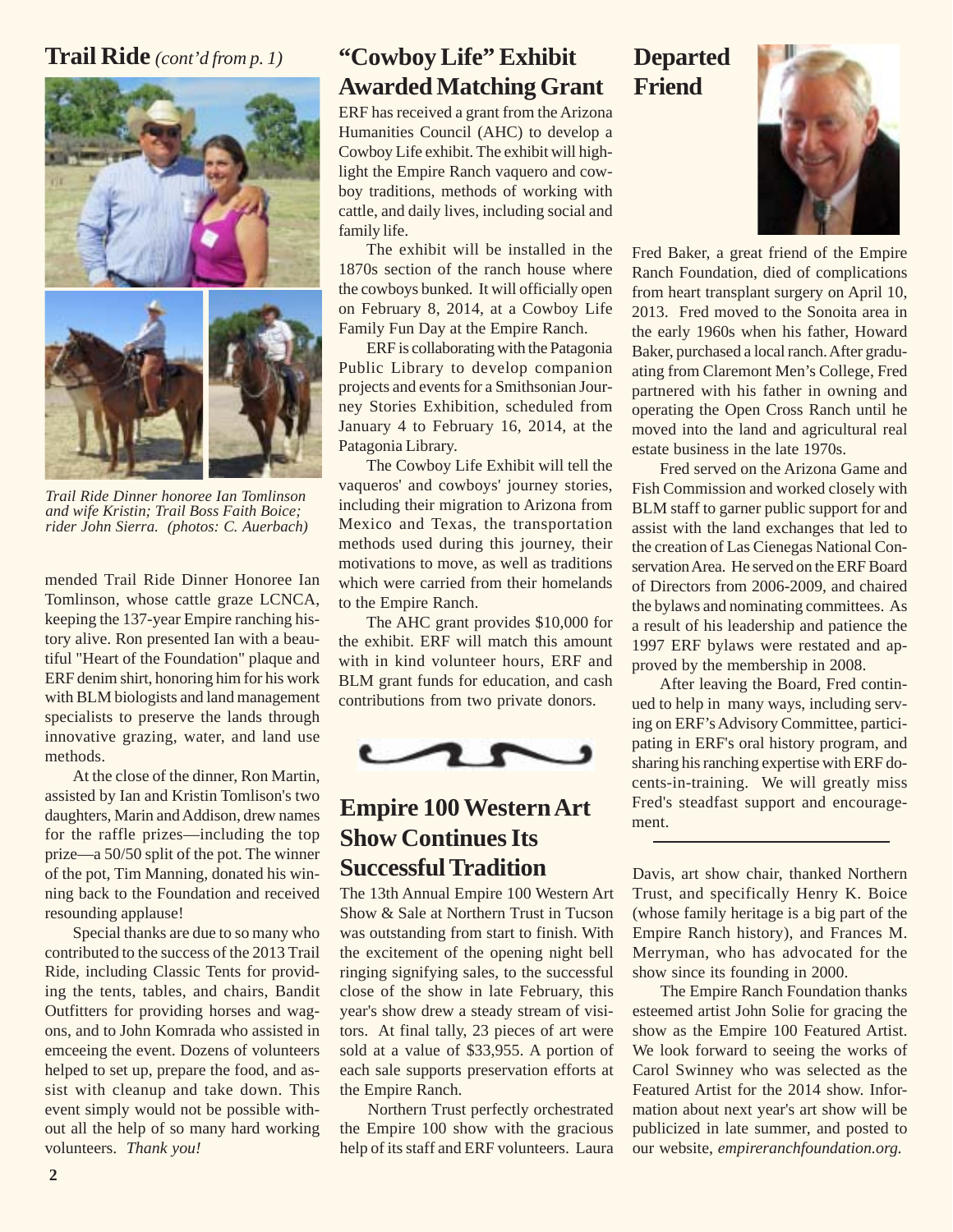## **Preservation and Rehabilitation Continues**

Progress continues on preservation and rehabilitation at the Empire Ranch, although visible, "on-the-ground" effects aren't always evident. At the Empire Ranch Visitor Contact Station —more familiar to many as the Huachuca House—much of the interior rehab is complete, along with the new roof. The historic double-hung windows, dating to the original structure's construction at Fort Huachuca, were removed during abatement of the lead-based paint on and around them. They are being repaired and reglazed in Tucson, and we expect their completion this summer. The last structural issue—damage to the foundations from water running off the slope to the south—will soon be addressed by regrading the area.

Other smaller projects are completed at volunteer work days. February's efforts included repairs to fences and gates; oil *(continued on p. 4)*



*February and March volunteers who made it happen. (photos: C. Auerbach)*



*ERF volunteers with the Foundation's parade wagon entry all decorated and ready to roll. (photo: C. Auerbach)*

## **Snow, Good Spirits Mark ERF Entry in 88th Annual Tucson Rodeo Parade**

Volunteers decorating the Empire Ranch Foundation's wagon entry for the 88th Annual Tucson Rodeo Parade needed wooly mittens and good spirits as heavy snow and sleet blanketed the Tucson Rodeo Grounds the night before the Feb. 21 parade. Fortunately, the wagon decorating party was indoors in the covered (but cold) barn!

ERF Volunteers worked for several hours to fasten to the historic farm wagon hundreds of handmade paper flowers in *(continued on p. 4)*

## **Family Fun Day Explores Nature & History**

The Empire Ranch Foundation helped to celebrate Arizona Archaeology and Heritage Awareness Month by hosting a Nature Heritage Discovery Family Fun Day! on March 9, 2013. About 40 people braved the chilly day to enjoy tours, led by docent Kimberly Patterson; music by Western songwriter Janice Deardorff; and a letterboxing quest and a hike down the Heritage Discovery Trail led by Gail Corkill, ERF education director. Nearly all were first time visitors to the Empire Ranch!

Family Fun Day at the Empire Ranch is an expanded program as part of ERF's *Wild About the Grasslands!* ecology and Western heritage education program for youth and adults. The next program, *Ranching Across Las Cienegas,* will be a joint effort of ERF and Colossal Cave Mountain Park, on June 8-9, 2013, from 10am to 4pm each day. Please join us!

#### **A Classic Movie for a Classic Cause—***Save the Date*

#### **3:10 to Yuma Loft Cinema 7:00 pm, Thursday, August 15**

Tickets are on sale now for a 7pm, Thursday, August 15 showing of the original (1957) Western classic, *3:10 to Yuma,* starring Glenn Ford and Van Heflin. This event is next in a series of special presentations of classic Western movies at the Loft Cinema (3233 E. Speedway, Tucson), sponsored by the Empire Ranch Foundation. The Green Valley Pecan Company generously underwrites this event, which supports the preservation of the Empire Ranch.

The evening will feature a special film talk and discussion with Peter Ford, son of the legendary actor, Glenn Ford. Peter's wife, Lynda, an actor and stuntwoman in her own right, will also be a guest speaker.

*3:10 to Yuma,* directed by Delmer Daves, is a taut, suspenseful gem, considered by many to be one of the great Western classics. Glenn Ford stars as a ruthless criminal who has been captured, and Van Heflin is the stubborn rancher who intends to take Ford to the Yuma train station so he can be transferred to await trial. Ford attempts to talk Heflin into letting him go, and the two engage in a psychological war of wills as Ford's gang attempts to break him free.

Tickets are \$20 for ERF members, \$25 for non-members; \$30 at the door. Call 888-364-2829 to purchase, or visit *www.empireranchfoundation.org.*



*Family Fun Day included tours of the Empire Ranch. (photo: C. Auerbach)*